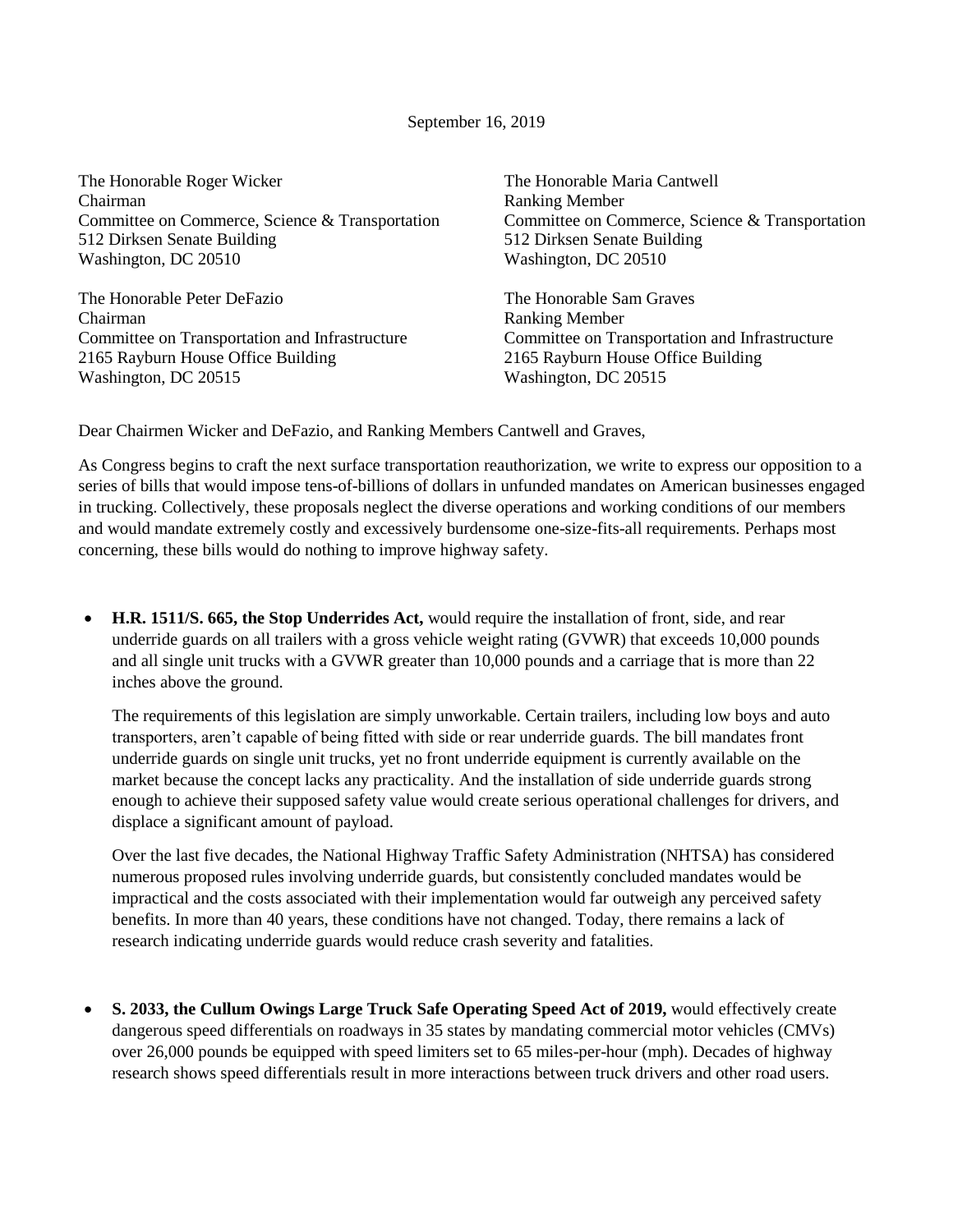Studies have consistently demonstrated that increasing interactions between vehicles directly increases the likelihood of crashes. $1,2$ 

We are concerned the proponents of this legislation are overstating its perceived safety benefits. In fact, the bill would do nothing to prevent 77% of all crashes involving heavy vehicles, because data reveals these incidents occur when the truck is traveling below 65 mph.

Congress has wisely authorized states to set speed limits based on their own unique factors, and we believe that enforcement of these standards remains the most appropriate way to promote safety on our highways.

 **H.R. 3773, the Safe Roads Act,** would require new CMVs to be equipped with and utilize an automatic emergency braking (AEB) system. While AEB is designed to help reduce or prevent rear-end collisions, this technology is still in its infancy and can create new challenges and dangers for drivers, such as false or unexpected system activation. AEB technology is also very expensive and studies have shown it is not clear that the benefits of these systems would outweigh the costs.<sup>3</sup>

To be clear, this technology would be required on all new CMVs, including all trucks and vehicles involved in interstate commerce that have a vehicle weight or GVWR of at least 10,001 pounds. Not only does this encompass all tractor trailers, but also many pickup trucks and other heavy-duty vehicles.

Given the uncertainty surrounding this technology and wide scope of this legislation, Congress must refrain from advancing this costly mandate.

 **H.R. 3781, the INSURANCE Act,** would impose significant costs on our members by requiring an unnecessary increase in minimum liability coverage for motor carriers from \$750,000 to over \$4.9 million. This increase would apply to all businesses transporting property, not just long haul trucking operations.

Studies have indicated the current minimum insurance level adequately covers damages in all but 0.06% of crashes. This is a clear sign today's level of coverage is adequate. What studies haven't shown is any improvement to safety associated with increasing insurance requirements. The INSURANCE Act is nothing more than an opportunity for its most ardent supporters - trial lawyers - to receive greater payouts from judgments and settlements at the expense of American businesses.

As has been made clear by the problematic implementation and roll-out of the Electronic Logging Device (ELD) mandate, one-size-fits-all regulations inevitably give rise to expected and unforeseen challenges across a range of industries. Like the ELD mandate, we are concerned these four proposals will do nothing to improve highway

 $\overline{\phantom{a}}$ 

<sup>&</sup>lt;sup>1</sup> David Solomon, Accidents on Main Rural Highways Related to Speed, Driver, and Vehicle, Bureau of Public Roads (1964).

<sup>2</sup> Johnson and Pawar, Cost-Benefit Evaluation of Large Truck-Automobile Speed Limits Differentials on rural Interstate Highways, Mack-Blackwell Rural Transportation Center (2005).

<sup>3</sup> K. Grove et al., *Field Study of Heavy-Vehicle Crash Avoidance Systems*, NHTSA (June 2016).